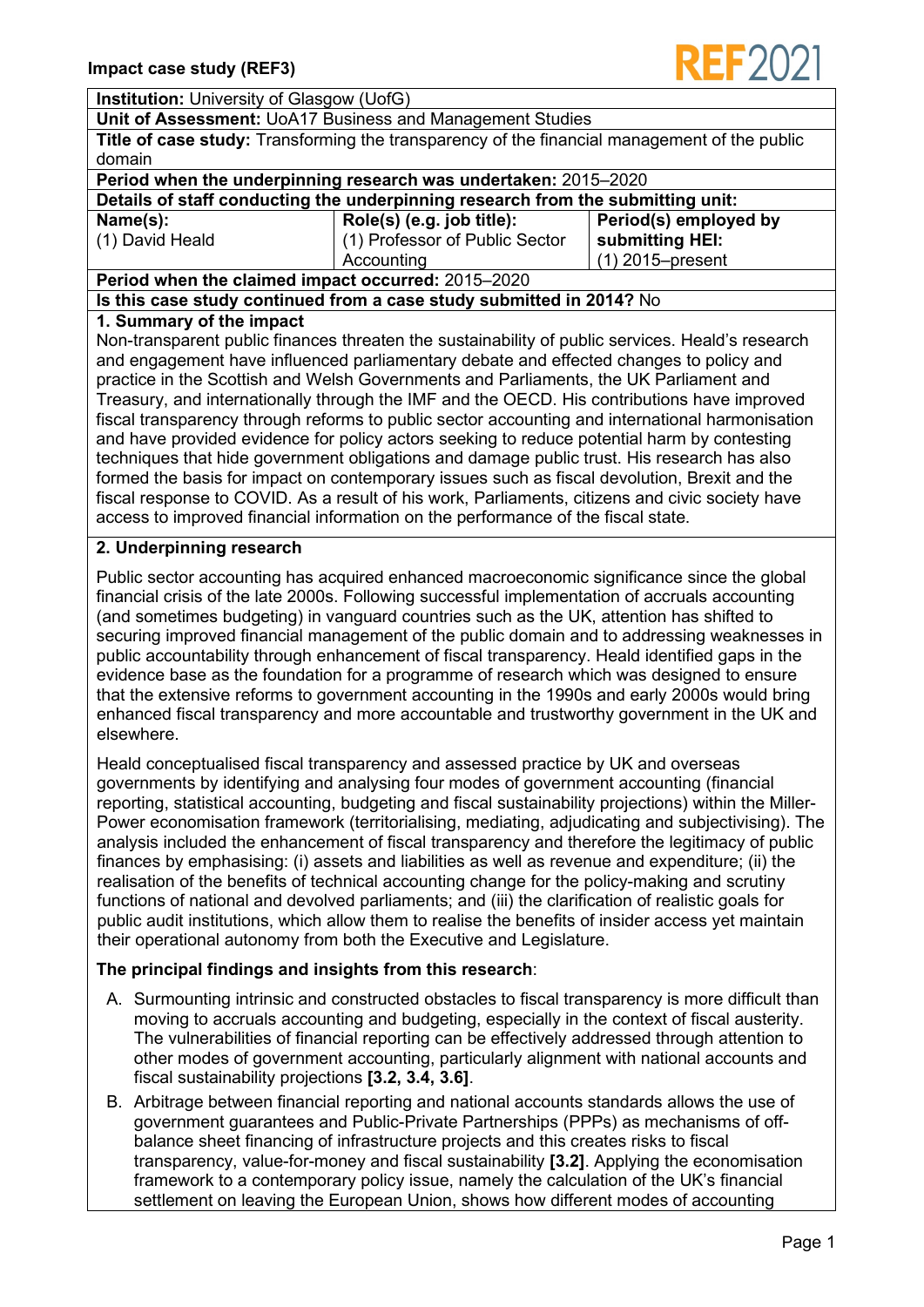

attach to different conceptualisations of EU membership and lead to different settlement calculations **[3.4]**.

- C. Remedies for constitutional and behavioural weaknesses of UK parliamentary financial procedures can draw on international experience and on practices in the UK devolved legislatures. The main obstacle to substantive financial reform is that present arrangements benefit the Executive and appeal to parties expecting to hold Executive powers **[3.1]**. Weaknesses in the 1998 devolution settlement stemmed from limited fiscal transparency and inadequate taxation powers **[3.5]**.
- D. Rigorous theorisation of public audit emphasises its role in constructing fiscal transparency, with trust generation as consequential and not an objective, thereby delineating what public auditors should do and how they should avoid usurping Executive functions **[3.3]**.

Generating impact is intrinsic to this research programme and is enacted through a cyclical model: policy and practice stimulate research whose results influence policy processes that in turn feed back into the research. Impacts derive as much from draft articles and memoranda presented to professional and policy audiences, as from usually later academic publication. Moreover, participant-observer status in parliamentary and government settings enables research findings to be fed directly into the policy process.

### **3. References to the research**

- **3.1** 'Reforming Supply', written evidence to the House of Commons Procedure Committee's Inquiry on Scrutiny of the Government's Supply Estimates, 2016. Published memorandum to a House of Commons Committee [available on request from HEI].
- **3.2** 'Accounting for government guarantees: perspectives on fiscal transparency from four modes of accounting' (with Ron Hodges, Birmingham), *Accounting and Business Research*, Vol. 48(7), 2018, pp. 782-804. DOI: 10.1080/00014788.2018.1428525.
- **3.3** 'Transparency-generated trust: the problematic theorization of public audit'*, Financial Accountability & Management*, Vol. 34(4), 2018, pp. 317-335. DOI: 10.1111/faam.12175.
- **3.4** 'The United Kingdom's exit charge from the European Union: Insights from Modes of Accounting' (with Iain Wright, Glasgow), *Abacus*, Vol. 55(3), pp. 557-581, 2019. DOI: 10.1111/abac.12166.
- **3.5** 'Memorandum' to the Westminster Parliament's Public Accounts Committee Inquiry on 'Funding for Scotland, Wales and Northern Ireland', 2019. Published memorandum to a House of Commons Committee [available on request from HEI].
- **3.6** 'The accounting, budgeting and fiscal impact of COVID-19 on the United Kingdom' (with Ron Hodges, Birmingham), *Journal of Public Budgeting, Accounting and Financial Management*, Vol. 32(5), 2020, pp. 785-795. DOI: 10.1108/JPBAFM-07-2020-0121.

**Quality of the research:** Outputs **[3.2]**, **[3.3]**, **[3.4]** and **[3.6]** are published in international double-blind peer-reviewed accounting journals. Output **[3.1]** is published written evidence on weak *ex ante* financial scrutiny, and Output **[3.5]** is published written evidence on inadequate transparency about the funding arrangements for Scotland, Wales and Northern Ireland. Both **[3.1]** and **[3.5]** were extensively cited in the Committees' reports as a basis for conclusions.

### **4. Details of the impact**

Lack of transparency erodes legitimacy, encourages waste and corruption, and threatens the services available to citizens. Heald's research on transparency has been, *"important in raising the profile of fiscal transparency and improved public sector financial reporting among policymakers, practitioners and civil society groups… [and contributed] to managing risks to fiscal sustainability and public services, and… to the development and dissemination of good practice."* (statement from the Auditor General for Scotland, 2012-20 **[5A]**).

From 2015-20, Heald has continued his career-long strategy of contributing to the international and domestic public financial management community, providing not only relevant research but also findings translated into formats that meet the needs of international organisations, national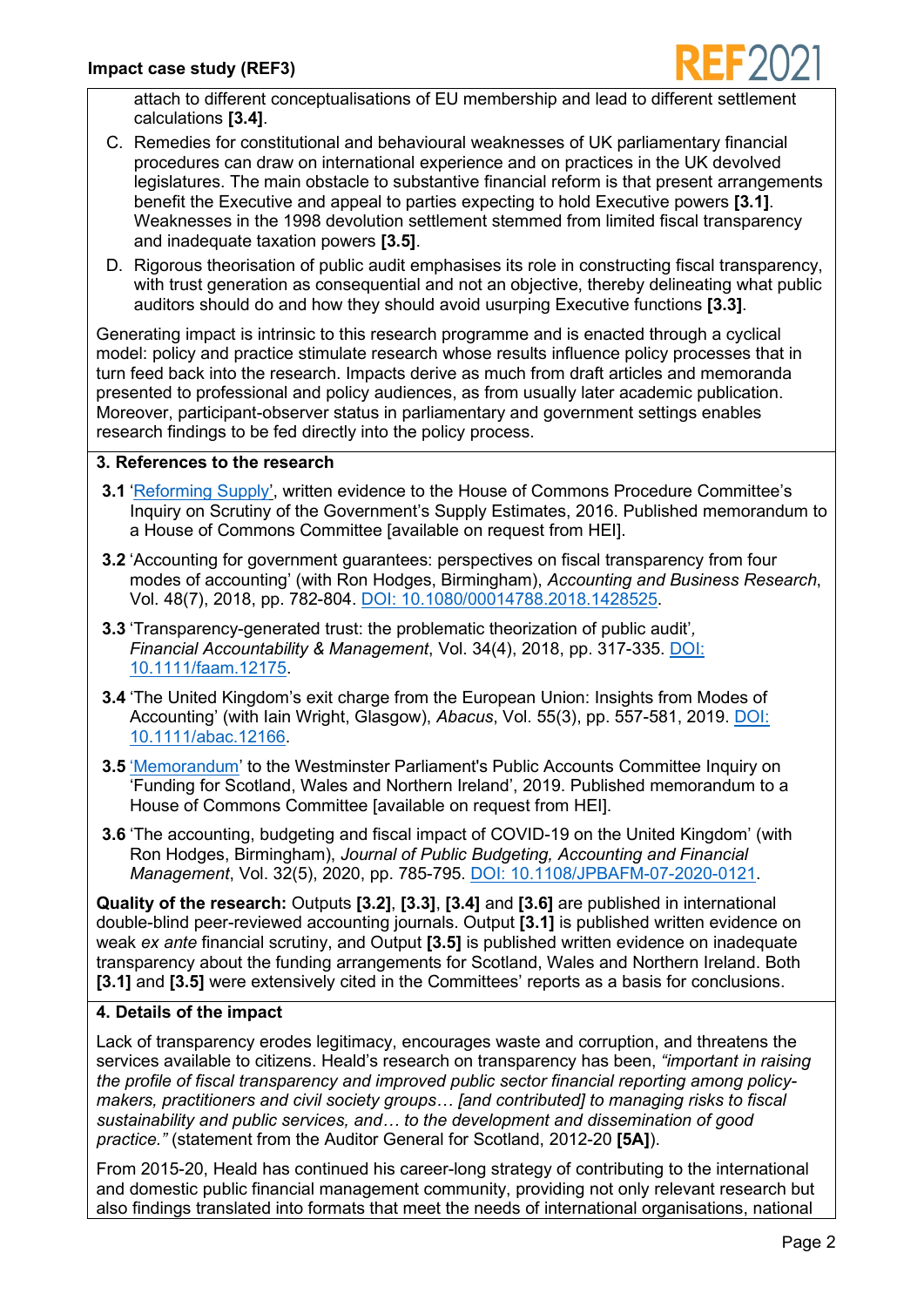

and devolved governments, UK and devolved parliaments, and public audit institutions. The Auditor General for Scotland wrote, *"I have seen the impact of his [Heald's] work internationally through organisations such as the IMF and the OECD, and directly in Scotland as the Scottish Parliament has taken on major new fiscal powers over the last five years."* **[5A]**.

## **4.1. At international level**

Heald's research **[3.1, 3.2, 3.3]** has underpinned briefings on fiscal transparency to international policy actors including the IMF's Fiscal Affairs Department, the OECD, the South Korean Ministry of Economy and Finance, and the World Bank Governance Division (confirmed by collated evidence **[5B]**).

In response to a request from the then UK Prime Minister, David Cameron, an IMF technical assistance mission carried out a Fiscal Transparency Evaluation of the UK in 2016. The team was familiar with Heald's research and met him as part of their fieldwork (confirmed by statement from the former head of the IMF Public Financial Management Division **[5C]**). The resultant IMF report, *"concurred with Heald's commendation of the technical achievements of the UK Treasury"*, but also (a) *"his identification of the severe fiscal risks from PPPs [Public-Private Partnerships] and other off-balance sheet techniques such as government guarantees"* and (b) *"his criticisms of the lack of timeliness of Estimates"*. As a result of the report, better documentation is now provided on fiscal risk, but progress on timeliness is less likely because the UK Government asserted its prerogatives over Parliament during the conflict over Brexit (confirmed by official reports **[5D]**).

While proponents argue that PPPs offer a more efficient use of public funds and more streamlined processes than publicly funded vehicles, current public sector accounting rules and public finance statistics allow PPPs to be used to hide public debt and often suffer from a lack of transparency and limited public scrutiny. Heald's research has been reported in the *Economist*, and by the BBC **[5L]**. His contributions to the OECD's Senior Budget Officials Network (2016- 2020) in *"the areas of PPPs and government guarantees, particularly in relation to neutrality in project appraisal and financial reporting…have strongly influenced International Transport Forum/OECD positions"* (statement from the ITF/OECD Procurement and Private Investment in Infrastructure Lead **[5E]**).

Heald's transparency research has also impacted on the development of harmonised public sector accounting and greater alignment between government financial reporting and statistical accounting (i.e. national accounts). He contributed to the Eurostat project to develop European Public Sector Accounting Standards (EPSAS), and presented his research findings at the European Court of Auditors **[5F]**. The EPSAS Project Lead confirmed, *"[Heald] reminded us through his research that improving fiscal transparency is a continuous process that must be nurtured and protected [and] made an important contribution to the work of statisticians, through the clear linkage in his work between statistical accounting and public financial management."* (statement from the Head of the EPSAS Project**,** Eurostat **[5F]**).

# **4.2. At UK level**

Heald also translated his transparency research into a wide range of briefings for UK policy actors on fiscal transparency, including Ministry of Housing, Communities & Local Government, National Infrastructure Commission and the Study of Parliament Group (confirmed by collated evidence **[5B]**).

Heald demonstrated to the Public Administration and Constitutional Affairs Committee of the House of Commons that the UK's impressive accounting reforms, regarded as among the most sophisticated in the world, have not been matched by transparency advances in accessibility and use. He was extensively cited in the Committee's report on *Accounting for democracy: making*  sure Parliament, the people and ministers know how and why public money is spent (April 2017) (confirmed by official report **[5A]**). Following a Treasury review of enhancements to the clarity and usefulness of financial reporting, Heald was appointed by the Treasury to its newlyestablished User Preparer Advisory Group **[5D]**, where at the first meeting on 23 January 2020 he secured agreement that associated documents and minutes would become publicly available after the subsequent meeting, thus enhancing transparency.

To improve quality and scrutiny in the UK, Heald argued for a Spending and Tax Committee that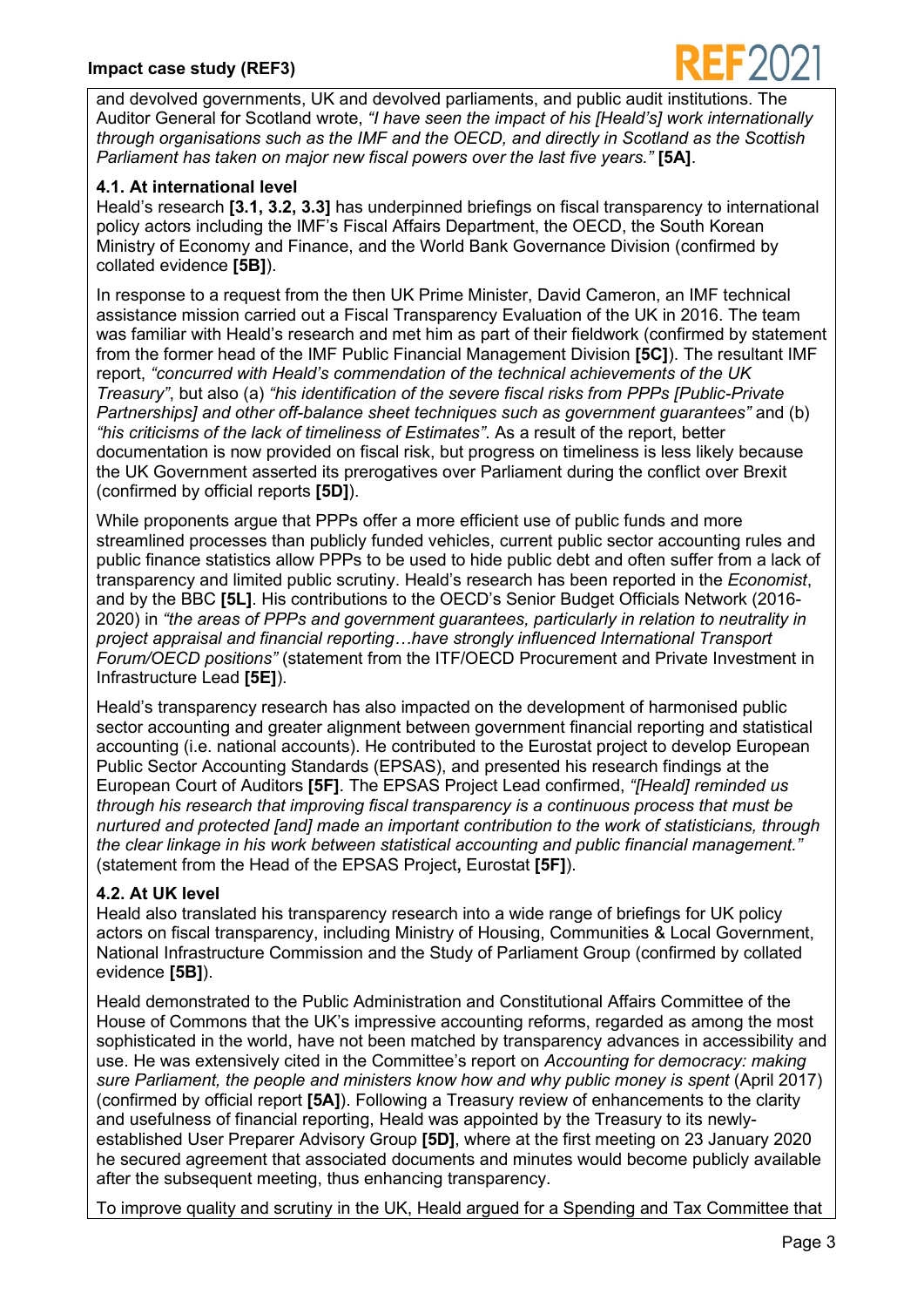

would look explicitly and continuously at the relationship between expenditure and revenue. He highlighted problems with the current *ex ante* system, which is Executive-dominated and legislated four months into the financial year. Heald's research-based proposals **[3.1]** were extensively cited in the Procedure Committee's 2017 report on Supply and taken forward in the 2017-19 Parliament through its Budget Committee inquiry, to which Heald provided further written and oral evidence cited in the basis for conclusions. They *"clearly helped to shape the Procedure Committee's subsequent proposals for a Budget Committee and the Committee's understanding of the need for separation between the functions of the new Committee and the audit-related roles of the National Audit Office and Committee of Public Accounts… Professor Heald's involvement and advice has helped the Committee to frame recommendations which reflect an understanding of the concerns and priorities of the Treasury and the National Audit Office and which are thus likely to have an enduring impact on how Parliament undertakes its financial scrutiny role in the future."* (statement from the Managing Director, Select Committees Team, House of Commons **[5D]**).

Using his research **[3.6]**, Heald contributed to the parliamentary analysis of the UK fiscal response to the COVID-19 pandemic, submitting written evidence (August 2020) to the Treasury Committee's Inquiry into Taxation after Coronavirus **[5D]**.

### **4.3. At the level of devolved government within the UK**

Heald's impact has been to increase the transparency and accountability of Scottish public finances, including support for government statisticians' improvements in data quality (confirmed by statement **[5G]** from the Regulatory Services Office for Statistics Regulation, UK Statistics Authority). Heald gave research-based oral evidence in sessions with Scottish Parliament Committees and in a private meeting with the Budget Process Review Group, commissioned by the Scottish Parliament and Scottish Government to review the budgetary process and reinforce the principles of transparency and accountability (confirmed by official reports **[5H]**). *"His work on the theorisation of public audit has helped Audit Scotland and other public audit agencies to clarify their purpose, recognising public trust as an important side effect of effective public audit, achieved through increasing fiscal transparency rather than as an end in itself."* (statement from the Auditor General for Scotland, 2012-20 **[5A]**).

The Fiscal Framework agreement between the Scottish and UK Governments determines how Scotland is funded and underpins the powers set out in the *Scotland Act 2016*. Heald advised on the choice of the block grant adjustment mechanism within the 2016 Scottish Fiscal Framework after tax devolution was extended**,** and is now contributing to Scottish preparations for the 2021 renegotiation with the aim of enhancing the accountability of Scotland's public finances (confirmed in a statement from the Chief Economic Adviser to the Scottish Government **[5I]**).

The impact of his research on the 10-year journey to Welsh fiscal devolution has been acknowledged by Mark Drakeford AM, then Cabinet Secretary for Finance, and Simon Thomas AM, then Chair of the National Assembly for Wales Finance Committee, who described Heald as, *"one of the people who played a part in helping successive Welsh Governments and National Assemblies on this fiscal devolution journey."* **[5J]**.

Heald's research **[3.5]** was extensively cited by the UK Parliament's Public Accounts Committee in its 2019 report **[5J]** criticising the operation of the funding arrangements for Scotland, Wales and Northern Ireland, continuing the pressure for greater transparency to which the Treasury has slowly responded.

Heald's research **[3.4]** has also impacted on the policy analysis of how Brexit will affect Scottish public finances and public services. His ESRC-funded series of seminars was attended by government officials, business leaders and EU diplomats as well as academics **[5K]**. He submitted evidence to the Scottish Parliament's Finance and Constitution Committee on 27 September 2017 regarding the impact of Brexit on the Scottish budget, and was involved in the planning by Audit Scotland on the direct implications of Brexit for Scottish public finances and public services (2018) (confirmed by collated evidence **[5K]**).

Recently Heald chaired a committee of the Royal Society of Edinburgh (RSE) which in October 2020 submitted an Advice Paper **[5J]** to the Scottish Government consultation on the COVIDaffected Scottish Budget 2021-22, then represented the RSE in the stakeholder consultation on